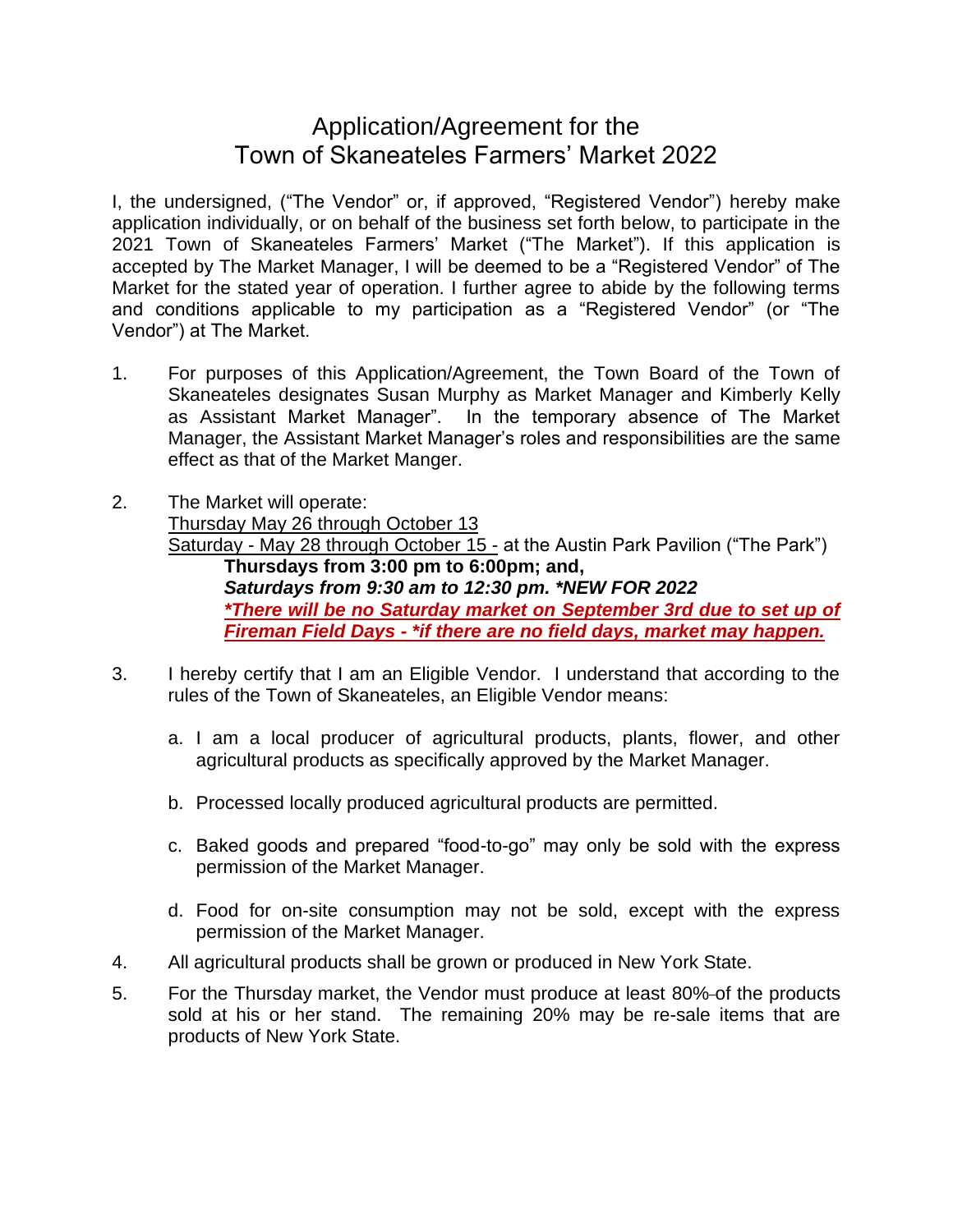- a. By way of example, if a Vendor sells five (5) items, not more than one (1) item can be a re-sale item. The remaining four (4) items would need to be produced by the Vendor.
- b. Based on New York State food safety recommendations, the Vendor shall display signage indicating the source of their products and of those items that are offered for re-sale.
- 6. Any Certified Organic Vendor, to advertise as such, shall provide a certificate of Organic items (fruits, vegetables, etc.) to the Market Manager prior to offering same for sale as organic. Certifications shall be allowable from the prior season, to be replaced with up-dated certifications when available.
- 7. The Vendor must provide all required certifications and post at their stand, such as: WIC, Organic, Sales Tax, Nursery License (if selling plants), proof of baker's certification from Department of Health (if applicable).
- 8. The Market Manager, can visit unannounced, inspect vendors' farms to verify the crops being grown and that the vendors are using appropriate agricultural practices followed. Failure to allow inspection will result in immediate dismissal from the market.
- 9. Prior to opening day of The Market, The Vendor shall submit to the Market Manager a list of all items intended to be sold during The Market season. During the Market season, if the Vendor offers a product for sale that is not identified on their list, the Vendor shall remove that item immediately upon notification by the Market Manager.
- 10. The Market shall be restricted to a maximum of 30 Vendor spaces.
- 11. Vendor participation shall be determined solely by the Market Manager. Preference shall be granted to returning Eligible Vendors who submit their applications and crop plan prior to April 26; and, to Eligible Vendors whose business is located within thirty miles from the Village of Skaneateles.
- 12. "Crafts-only" Vendors are not permitted on Thursdays. Craft items may be sold on Saturday with the permission and approval of Market Manager.
- *13.* A Registered Vendor may be a CSA Farm (Community Supported Agriculture). *Distribution of CSA shares will be permitted only by permission by the market manager.*
- 14. Vendors are asked to keep their children at their space until the age of 15 years of age. If this guideline is not followed, the Vendor may be required to leave immediately.
- 15. Each Vendor will be provided with one 12'x14' space. The specific location of each Vendor's space shall be determined by the Market Manager.
- 16. The Vendor shall notify the Market Manager in advance if they are not able to utilize the assigned space. Notification must be phone or e-mail prior to 12:00 noon on the Wednesday preceding the Thursday market, or by 12:00 noon on the Friday preceding the Saturday market. Failure to notify the Market Manager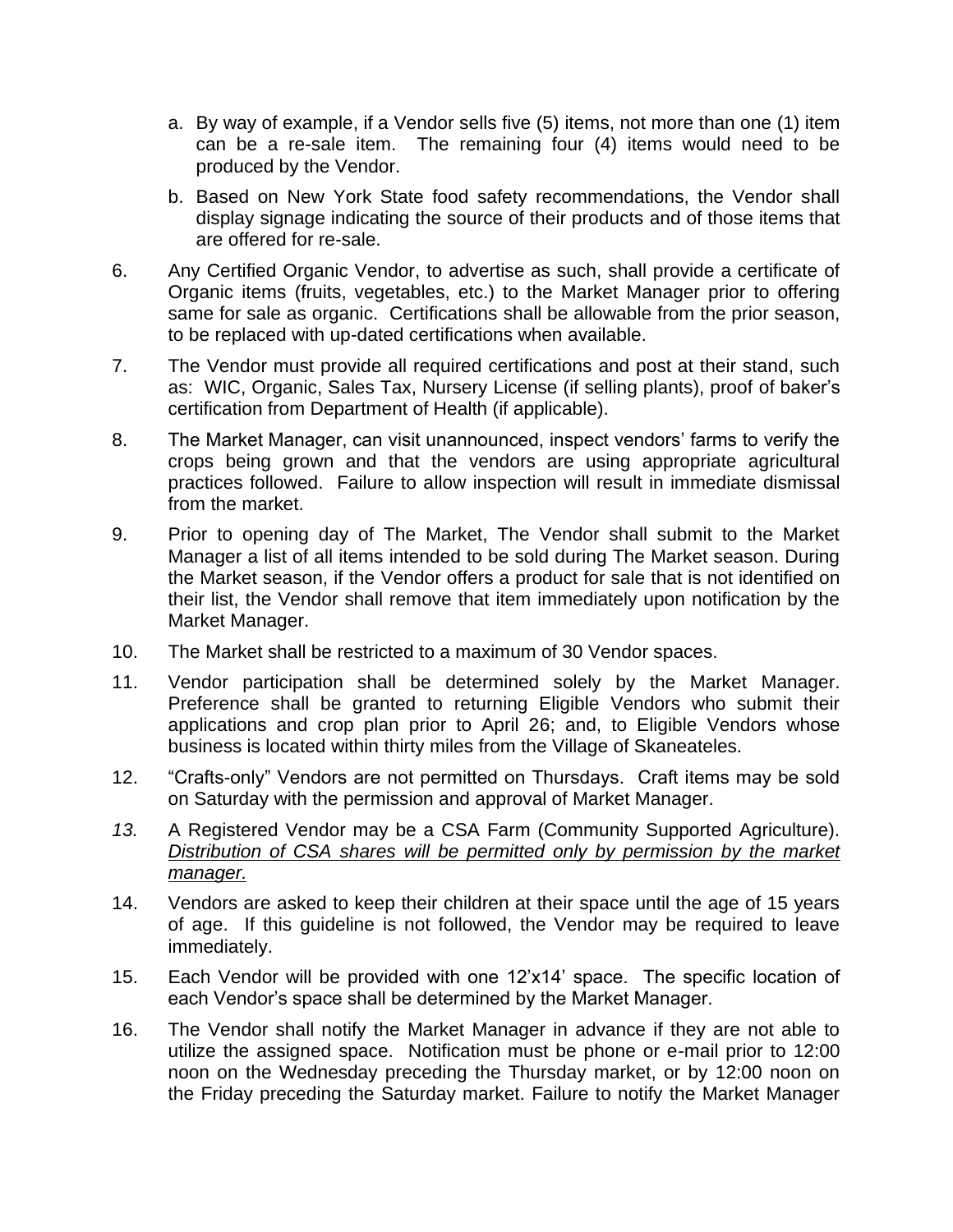prior to these times will result in a fine of \$25, due prior to the start of the next market day where the Vendor is present.

- 17. The assigned market space(s) will be reserved for the Registered Vendor until 2:40 pm on Thursdays and 9:10 am on Saturday, after which time the space(s) may be made available to "Drop-In Vendors" or other Registered Vendors, at the discretion of the Market Manager. If the Registered Vendor arrives later than the above-stated time, they may be assigned an available space as designated by the Market Manager.
- 18. If a Registered Vendor is unable to attend The Market on their assigned dates, the Market Manager has the authority to fill that Vendor's space with a "Drop-In Vendor". The fee for a Drop-In Vendor shall be \$30.00 per day, due in advance. A "Drop-In Vendor" shall:
	- a. Agree to the terms of this Application/Agreement;
	- b. Provide all the necessary certifications and permits; and,
	- c. Satisfy all requirements to participate as an Eligible Vendor in The Market.
- 19. No set-up by The Vendor shall occur prior to 1:45 pm on Thursdays and 8:45 am on Saturday. The Vendor shall complete removal and clean-up of their space(s) by 6:30 pm on Thursdays and 1:00 pm on Saturdays.
- 20. The Vendor shall be responsible for providing tables, chairs, tents (if desired), or other needs for their stand. Vendors must be prepared for inclement weather at all times. Early dismissal due to weather shall not be allowed, except for severe weather as determined by the Market Manager who will make the determination to close the Market for the safety of Vendors and customers.
- 21. All Vendors will display a professional sign on the front of their tent or stand.
- 22. Departure from the market prior to the stated closing time will result in a fee of \$15.00, except for a medical emergency.
- 23. No early sales shall be permitted prior to the official start times listed above. If early sales are discovered, a fee of \$15.00 will be billed to the Vendor.
- 24. The Vendor agrees to clean up the premises of their stand at the conclusion of each Farmer's Market session and to leave the area in the same-or-better condition than prior to the market. All refuse and debris generated by the Vendor's market stand shall be removed from the park by the Vendor.
- 25. The Vendor agrees to abide by all federal, state and local laws governing the use of The Park in the Village of Skaneateles.
- 26. No heating and/or cooking appliances shall be used within the park at any time.
- 27. Upon acceptance of this Application and Agreement and prior to commencement of The Market season, The Vendor will provide the Town Clerk with the names and address of the specific individuals who will be working at or attending their market stand.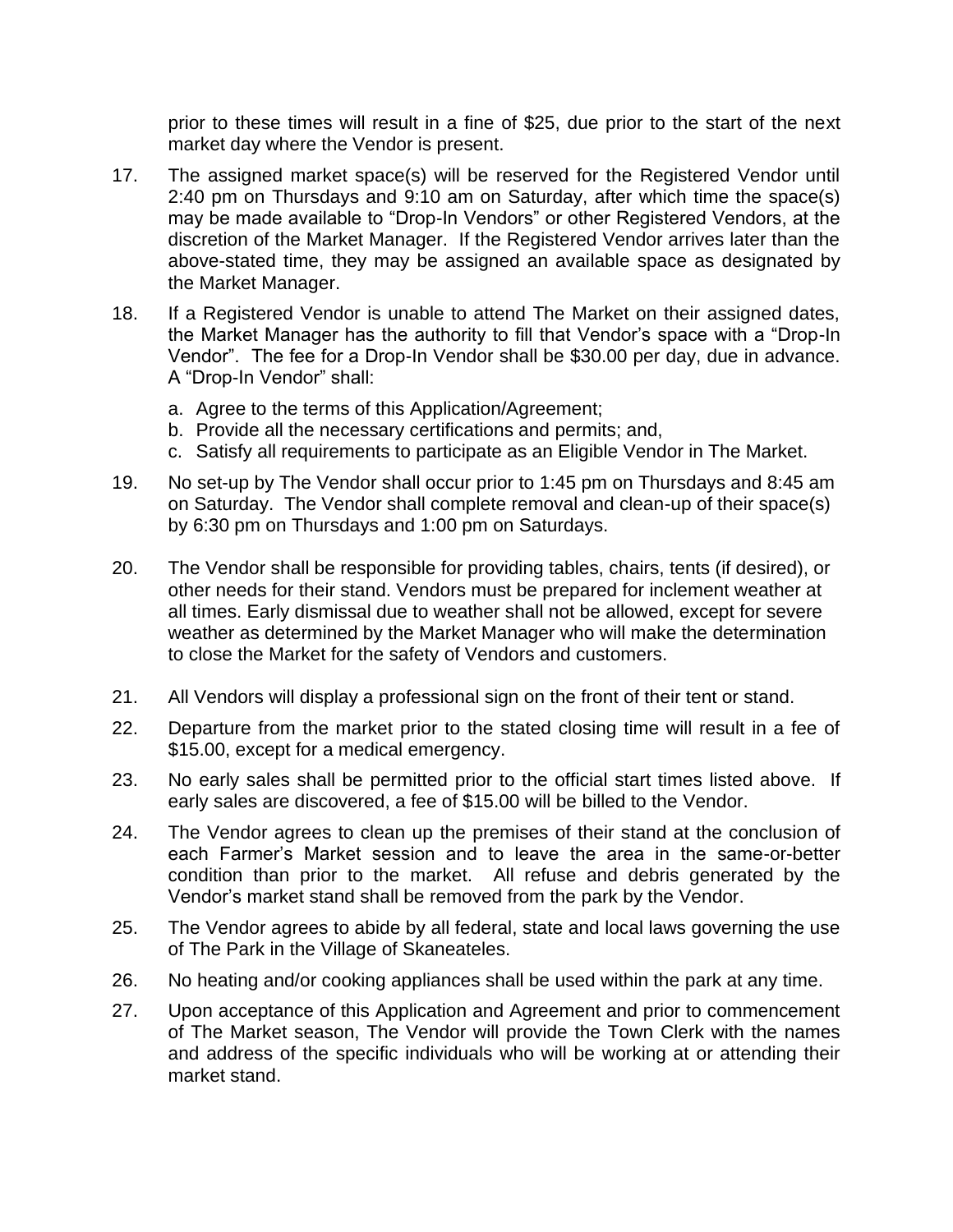- 28. The Market Manager reserves the right to remove The Vendor from the Market due to unprofessional or unethical conduct; failure to pay the required fees outlined in this Application/Agreement; or due to behavior that may cause harm to The Vendor or others in the sole opinion of The Market Manager or their designated representative.
- 29. To ensure the sustainability and viability of The Market, the Market Manager reserves the right to permit "Non-traditional Vendor" participation under the following terms. Non-traditional Vendors are those who do not meet the strict requirements outlined in this agreement. Non-traditional Vendors shall be permitted to participate in The Market only under the following conditions, as determined by The Market Manager:
	- a. A significant number of Vendor spaces remain available as of the start of The Market; and,
	- b. The Non-traditional Vendor does not directly compete with Registered Vendors.
- 30. To access their right of preferential treatment, applications for returning Vendors are due by April 22, 2022. Following that date, acceptance and assignments of Vendors will be as determined by The Market Manager.
- 31. Season rates for The Vendor 's use for The Market:

| Thursday only - 1 space:   | \$110.00                                                                  |
|----------------------------|---------------------------------------------------------------------------|
| Thursday only $-2$ spaces: | \$200.00                                                                  |
| Saturday only - 1 space:   | \$110.00                                                                  |
| Saturday only - 2 spaces:  | \$200.00                                                                  |
| \$200.00                   | Thursday & Saturday combined (1 space/ market day) = 2 spaces total use:  |
| \$350.00                   | Thursday & Saturday combined (2 spaces/ market day) = 4 spaces total use: |

This Vendor hereby requests the following use of the Skaneateles Farmers' Market spaces:

- □ Thursday only; number of Vendor spaces requested: \_\_\_\_\_\_\_
- □ Saturday only; number of Vendor spaces requested:
- □ Thursday and Saturday; number of Vendor spaces requested: \_\_\_\_\_\_\_

For use of these requested Vendor spaces, I hereby submit with this Application/Agreement the amount of \$ (in cash, check, or money order) payable to the Town Clerk, Town of Skaneateles, 24 Jordan Street, Skaneateles NY 13152. Upon acceptance of this Application/Agreement, the Town Clerk shall issue a Skaneateles Farmer's Market permit which shall be prominently displayed by the Vendor at all times of operation at The Market.